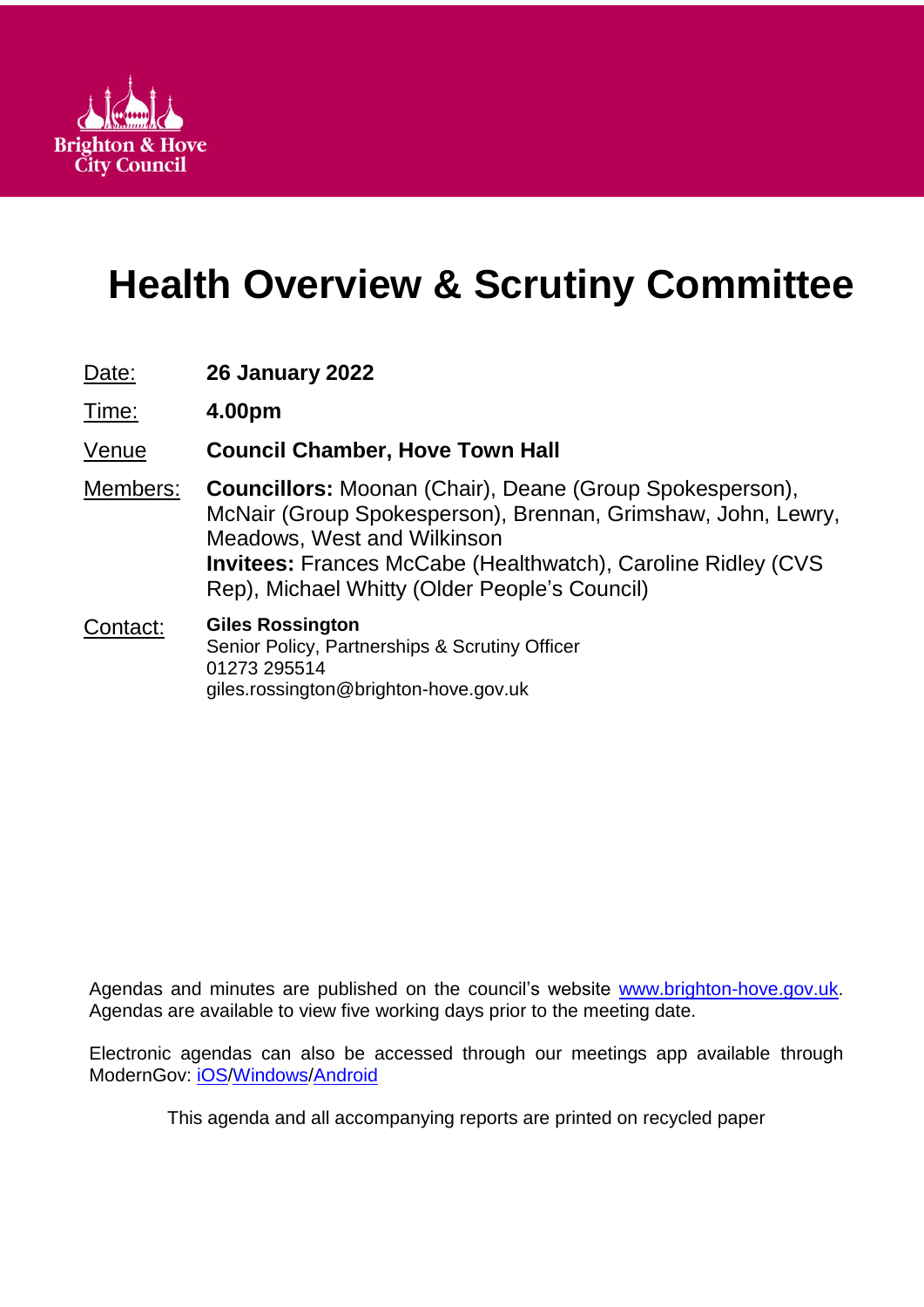## **AGENDA**

### **16 APOLOGIES AND DECLARATIONS OF INTEREST**

### **17 MINUTES 7 - 16**

To consider the minutes of the last meeting held on the 24<sup>th</sup> November 2021 (copy attached)

### **18 CHAIRS COMMUNICATIONS**

### **19 PUBLIC INVOLVEMENT**

To consider the following matters raised by members of the public:

- (a) **Petitions:** to receive any petitions from by members of the public by the  $12<sup>th</sup>$  January 2022:
- (b) **Written Questions:** to receive any questions submitted by the due date of 12 noon on the 21<sup>st</sup> January 2022;
- (c) **Deputations:** to receive any deputations submitted by the due date of 12 noon on the 21<sup>st</sup> January 2022.

### **20 ITEMS REFERRED FROM COUNCIL**

### **21 MEMBER INVOLVEMENT**

To consider the following matters raised by councillors:

- (a) **Petitions:** to receive any petitions submitted by Members by the due date (10 Working Days);
- (b) **Written Questions:** to consider any written questions;
- (c) **Letters:** to consider any letters;
- (d) **Notices of Motion:** to consider any Notices of Motion submitted by Members.

#### **22 CARE QUALITY COMMISSION INSPECTION REPORT: UNIVERSITY HOSPITALS SUSSEX MATERNITY AND SURGERY SERVICES AT THE ROYAL SUSSEX COUNTY HOSPITAL 17 - 68**

Report of the Executive Lead, Strategy, Governance & Law (copy attached)

*Contact Officer: Giles Rossington Tel: 01273 295514 Ward Affected: All Wards*

### **23 YOUNG PEOPLE'S MENTAL HEALTH SERVICES 69 - 112**

Report of the Executive Lead, Strategy, Governance & Law (copy attached).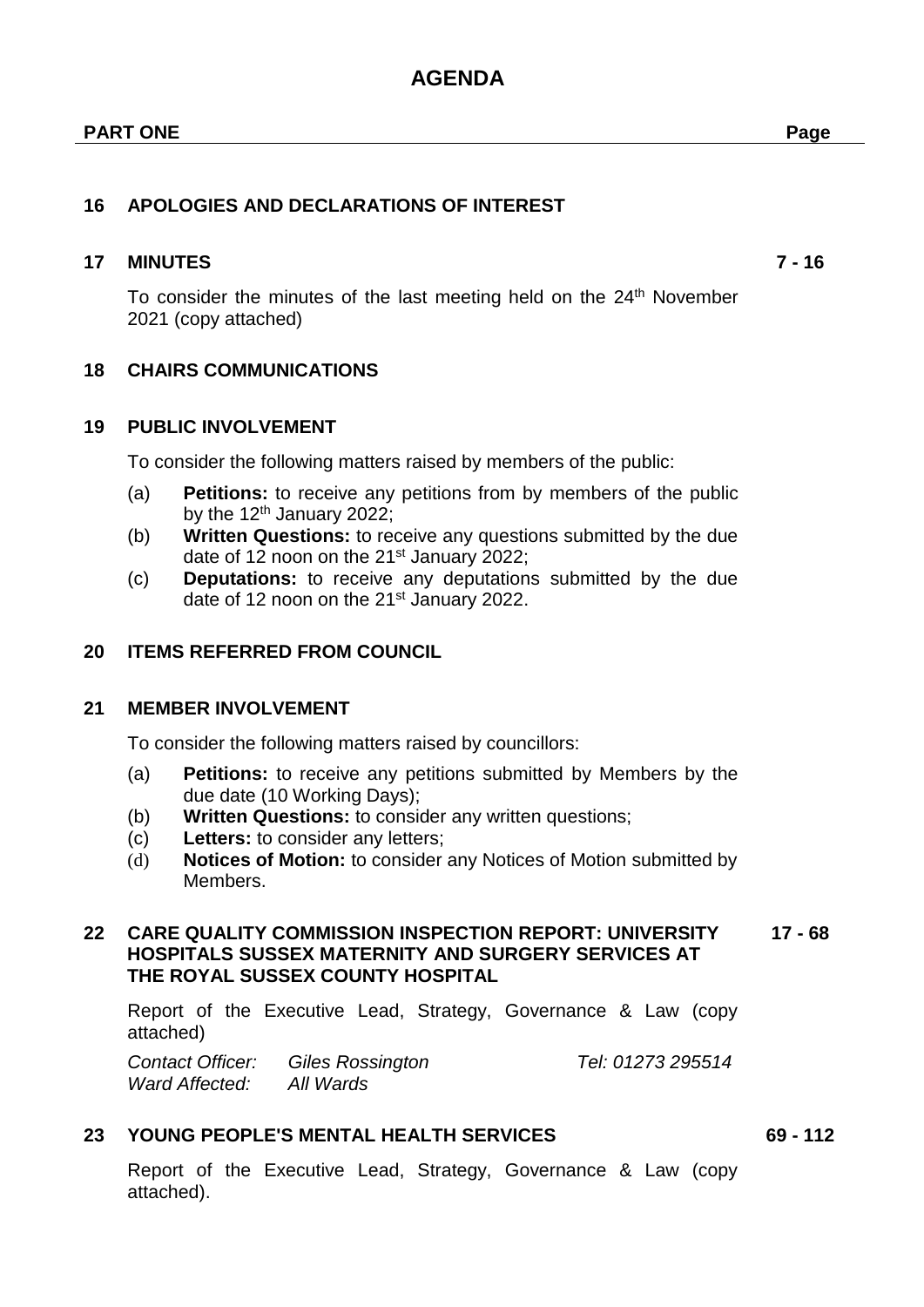*Contact Officer: Giles Rossington Tel: 01273 295514 Ward Affected: All Wards*

### **24 COVID UPDATE PRESENTATION**

Presentation from Public Health, Adult Social Care and NHS Commissioners on the latest situation regarding the Covid emergency (verbal).

### **25 HOSC WORK PLAN 113 - 114**

To consider and discuss the Health Overview & Scrutiny Committee 2022/23 Work Plan (copy attached).

Date of Publication - Tuesday, 18 January 2022